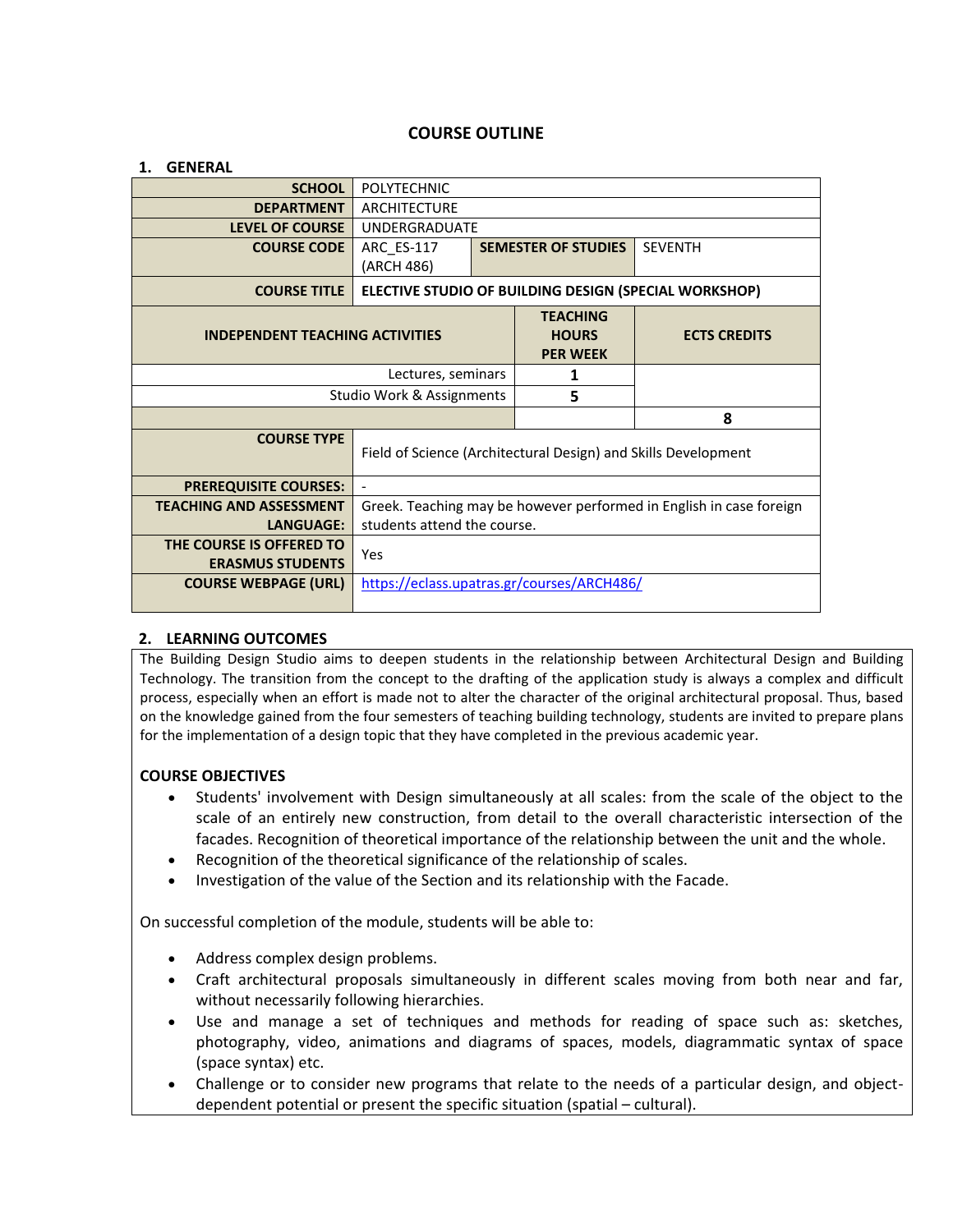#### **General Abilities**

Generally, by the end of this course the student will, furthermore, have develop the following general abilities:

- *Searching, analysis and synthesis of facts and information, as well as using the necessary technologies*
- *Autonomous work*
- *Working in an international environment*
- *Decision making*
- *Group work*
- *Excercise of criticism and self-criticism*
- *Promotion of free, creative and inductive thinking*
- *Respect to natural environment*
- *Respect for diversity and multiculturalism*
- *Demonstration of social, professional and ethical responsibility.*
- *Work design and management*

## **3. COURSE CONTENT**

The act of Design is not a sequential process in the sense of the sequence of operations (idea, processing, application study, details) It is an iterative process in which abstract ideas are developed, examined, tested and constantly revised with the aim of producing a body of information from which a building or other structures will be constructed. On the one hand, the choices for the construction system, operating systems, materials and building elements are influenced by the initial design decisions while on the other hand, the initial design ideas will be influenced by the details and ways of construction. It's a two-way, iterative continuous effort. When we think about the original ideas, at the same time we look at the initial ideas for the details. We start with this observation, because the initial design at the level of detail (The Synthesis of Detail) is vital for the successful end result, its maintenance and disassembly and must be included in the initial ideas of the design sequence and especially in the cases of approaching the completed life-cycle to the designed environment. The Studio has a research character. We will analyze and design characteristic sections of well-known buildings and record the ways of composing details and their relationship to purpose, simplicity and complexity. We will seek to investigate the evolution of the process of composing the details and the series of decisions selected and finally we will design our own series of corresponding incisions and aspects.

During the semester students are required to work almost simultaneously on two levels:

- Critical reading and description of the existing situation (historical, cultural, from information that will be collected from the Internet).
- Suggestions and edited alternative proposals and ideas for the new design.

| <b>TEACHING METHODS</b>           | Lectures, seminars and Studio Work Face to Face.                              |                               |  |  |  |
|-----------------------------------|-------------------------------------------------------------------------------|-------------------------------|--|--|--|
|                                   | The course will be taught through lectures on specific subjects of Design and |                               |  |  |  |
|                                   | case studies.                                                                 |                               |  |  |  |
| <b>USE OF INFORMATION AND</b>     | Use of Information and Communication Technologies (ICTs) (e.g. powerpoint) in |                               |  |  |  |
| <b>COMMUNICATION TECHNOLOGIES</b> | teaching providing information on the theory and practice of the laboratory   |                               |  |  |  |
|                                   | assignments and the methodology for multi-step syntheses. The lectures        |                               |  |  |  |
|                                   | content of the course for each chapter are uploaded on the internet, in the   |                               |  |  |  |
|                                   | form of a series of .pdf files, where from the students can freely download   |                               |  |  |  |
|                                   | them.                                                                         |                               |  |  |  |
| <b>TEACHING ORGANIZATION</b>      | <b>Activity</b>                                                               | <b>Work Load per Semester</b> |  |  |  |
|                                   | Lectures (1 conduct hour per week x 13                                        | 13                            |  |  |  |
|                                   | weeks)                                                                        |                               |  |  |  |
|                                   | Studio Work (5 hours per week x 13 weeks)                                     | 65                            |  |  |  |

## **4. TEACHING AND LEARNING METHODS - ΑSSESSMENT**